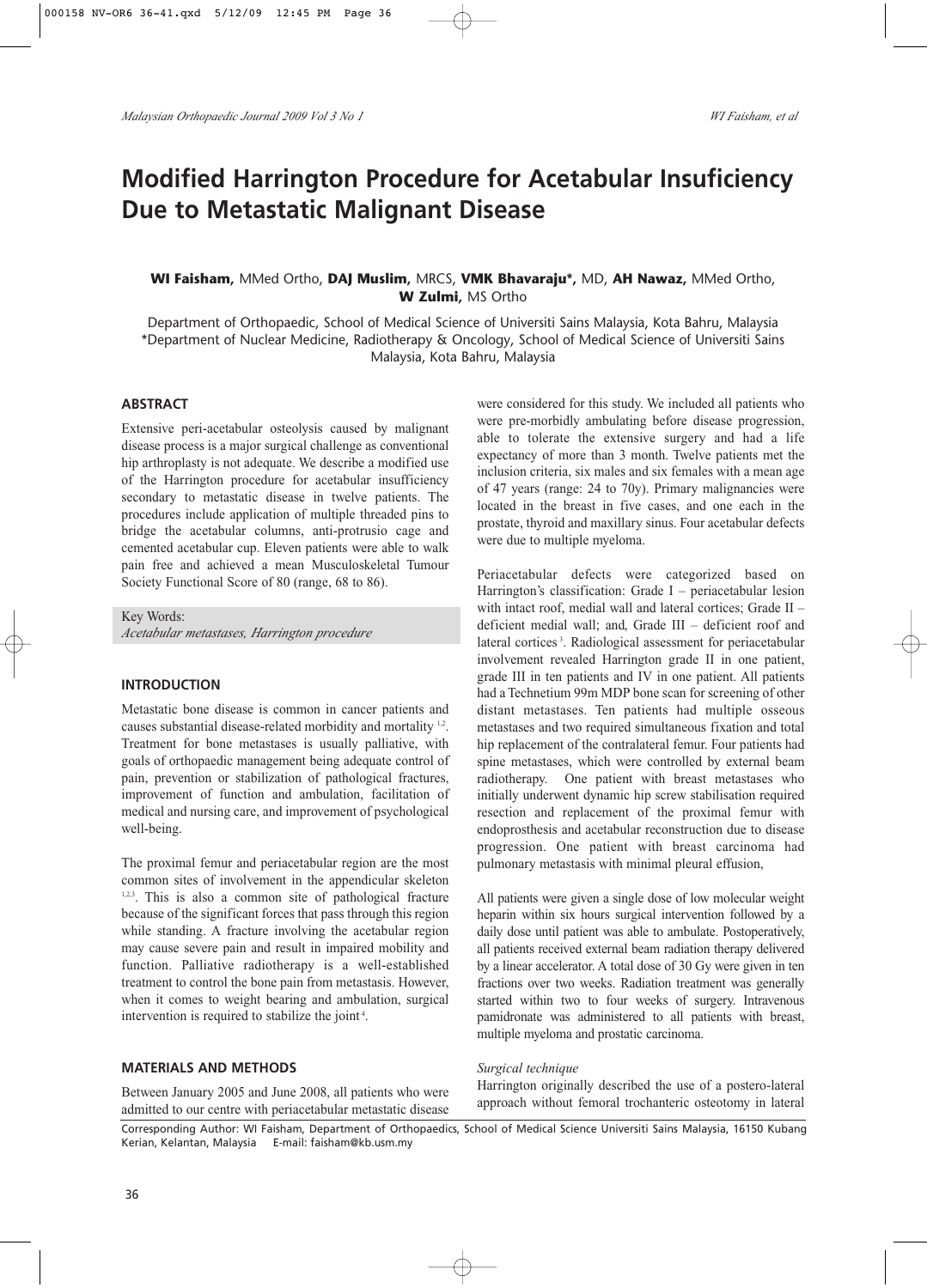decubitus position <sup>3</sup> , however we used a two-window exposure technique in order to address the extensive acetabular defect. The anterior window approach is a modification of Hardinge, where the posterior gluteus medius is retained. The posterior window is accessed by dividing the piriformis tendon to expose the entire posterosuperior acetabular region and the greater sciatic foramen. This window is an important guide for the direction of Steinmann pin insertion to the sacroiliac joint and proper seating of the anti-protrusio cage.

The use of a Steinmann pin for reconstruction is a modification by Henry Finn where the three columns of acetabulum are bridged to ensure stable reconstruction<sup>5</sup>. The medial column is supported by a cross pin from the posterosuperior acetabulum to the superior pubic rami and the posterior column through pinning from iliac crest to ischium. Two threaded pins fastened to the sacroiliac joint further stabilize the superior acetabulum. We performed cross pin reconstructions for four extensive acetabular defects, and the remaining were reconstructed with augmentation of antiprotrusio cages using multiple long screws directed to the sacroilliac joint. Anti-protrusio cages with polyethylene linear were cemented in place incorporating the threaded pins to achieve stable fixation.

## **RESULTS**

Functional evaluations using the Musculoskeletal Tumour Society scoring system were good or satisfactory in all patients. Six patients had an excellent score. All patients were able to ambulate postoperatively, although five required the aid of a walking stick or frame after prolonged walking due to muscle weakness. Eleven patients were ambulating pain free with a mean Musculoskeletal Tumour Society (MSTS) functional score of 80 (range, 68 to 86). One patient with pre-operative pulmonary effusion died peri-operatively due to pulmonary embolism.

Palliative analgesic requirements were lower postoperatively compared to preoperative administration. Preoperatively, most patients were bedridden (7 of 12) and required a combination of non-steroidal anti-inflammatory drugs and opiods with visual analogue scale for pain ranging from six to nine. The pain score was reduced after surgery and most of the patient did not require regular analgesics (Table I). All surviving patients started ambulating within two weeks of surgery. At 12 months post-surgery, six patients were still alive. The mean duration of survival was 10 months. There was no post-operative infection, dislocation or failures of reconstruction noted in the current series.

## **DISCUSSION**

Destruction of the pelvis is a common problem in patients with skeletal metastasis  $23$ , and the pain and disability secondary to pelvic destruction are often very significant. Peri-acetabular destruction is associated with severe hip pain and dysfunction, and may not be relieved by limiting weight bearing and radiation treatment alone. These lesions need stabilization of the joint in addition to pain relief. Metastatic tumour in the peri-acetabular region over time often leads to gradual development of protrusio acetabulum<sup>2,3,5</sup>, due to the disruption of weight transfer from the femoral head to the superior acetabular dome and posterior column, resulting in the protrusion being directed superiorly and medially.

The goals of surgical reconstruction are to relieve pain and improve hip function allowing early mobilization with immediate stability in the postoperative period. In cases where the structural integrity of the acetabulum is still maintained, these goals are best accomplished by reconstruction with cemented arthroplasty. When there is extensive periacetabular destruction, the acetabular component fixation requires a special surgical technique. In these cases, conventional total hip replacement will fail because the structurally deficient bone is not adequate for prevention of acetabular component migration and loosening. There are several other options for reconstructive techniques to manage periacetabular metastases. These include resection followed by saddle prosthesis and McMinn cup with custom periacetabular prosthesis. However these surgeries are complex and the risk of complications are high.

Harrington described an alternative technique to improve fixation and allow weight transfer to the entire pelvis<sup>3</sup>. This reconstruction method includes placement of multiple threaded Steinmann pis between the intact superior acetabulum and the sacroiliac joint. An acetabular antiprotrusio cage is placed in conjunction with the pins, and the entire construct is cemented together with the polyethylene liner. Not only does this provide a means of transferring the weight bearing stresses from the acetabular roof to the spine, it also provides a long lasting stable fixation for the acetabular component. Stable reconstruction was achieved in all patients in the current series and all were able to ambulate pain-free within two weeks of surgery. Further, there were no reconstruction failures despite progression of the metastatic disease (Figure 4). The results of this study are comparable with other series using this technique for acetabular reconstruction <sup>6,7,8</sup>. The early result of functional scoring system with an average of 80% is considered to be good and we anticipate that the score to became lower as the disease progressed.

The risk of complications with anaesthesia was quite high in this group of patients 6,9,10. They commonly present with complications of the carcinomatosis such as metastasis to the lungs, and/or invasion or infiltration to blood vessels and malnutrition. Patients may also have multiple pulmonary metastases complicated with effusions and pneumothorax. All of these factors contribute to prolonged operating time, massive blood loss and postoperative pneumonia. The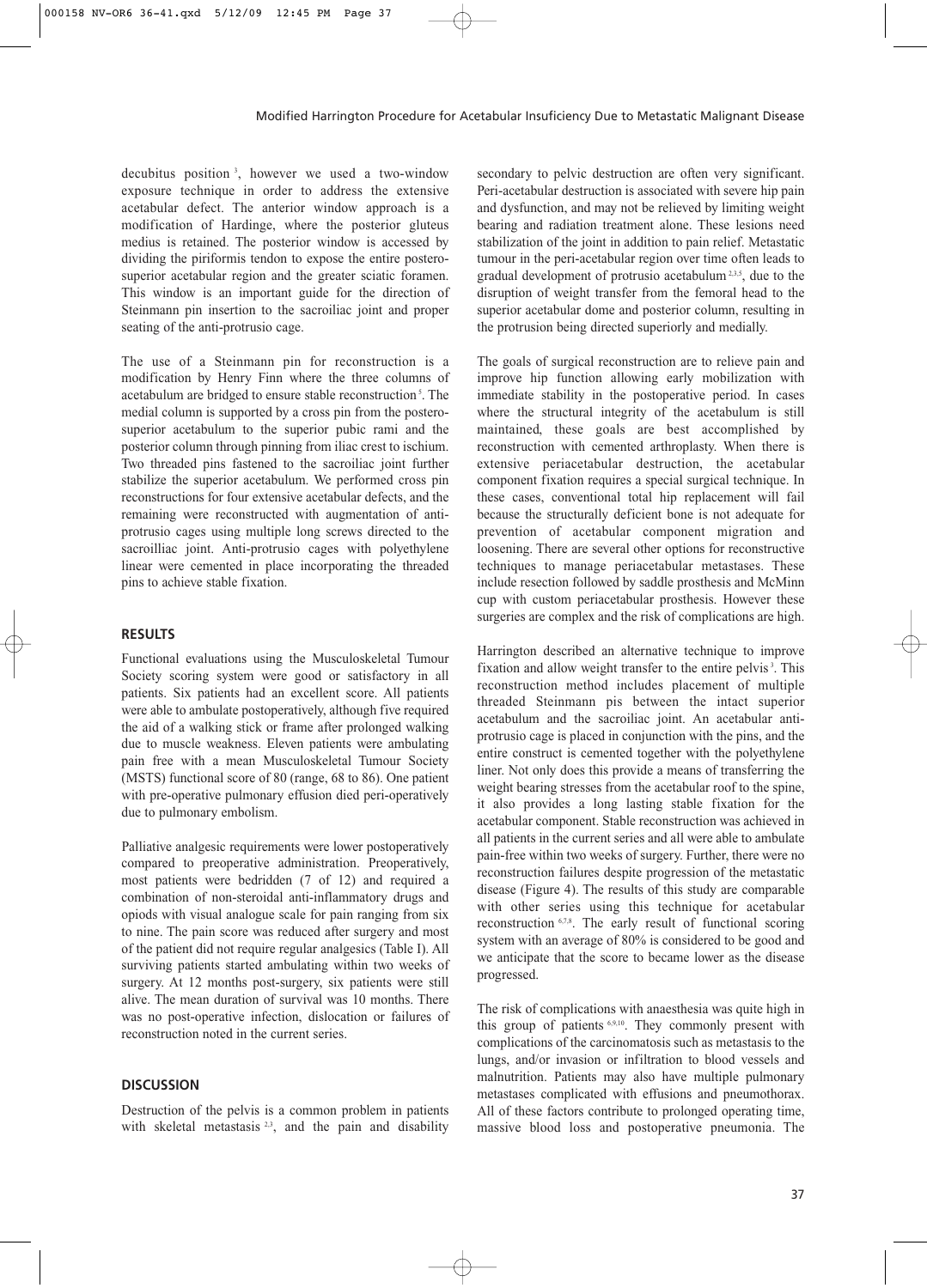| college the second college to college the college to the college to the college to the college to the college to the college to the college to the college to the college to the college to the college to the college to the | Survival            | (Months) | $\frac{1}{2}$   | 5 days                  |                      | $\frac{8}{1}$        |                      |                     |                   |                  |                             | $\simeq$      | $\infty$                   |                            |                   |                         |                                                                                                             |
|-------------------------------------------------------------------------------------------------------------------------------------------------------------------------------------------------------------------------------|---------------------|----------|-----------------|-------------------------|----------------------|----------------------|----------------------|---------------------|-------------------|------------------|-----------------------------|---------------|----------------------------|----------------------------|-------------------|-------------------------|-------------------------------------------------------------------------------------------------------------|
|                                                                                                                                                                                                                               | <b>Msts Grading</b> |          |                 |                         | 86                   | 80                   | 20                   |                     |                   | 86               | 86                          | 86            | 89                         |                            | 80                | 86                      |                                                                                                             |
|                                                                                                                                                                                                                               | Pain (Vas)          |          |                 |                         |                      |                      |                      |                     |                   |                  |                             |               |                            |                            |                   |                         |                                                                                                             |
|                                                                                                                                                                                                                               | <b>Outcome</b>      |          | Walking stick   | Perioperatiev Mortality | <b>Nalking stick</b> | <b>Walking stick</b> | <b>Nalking frame</b> |                     | Jnaided           | Unaided          | Unaided                     | Unaided       | Unaided                    |                            | Walking stick     | Unaided                 |                                                                                                             |
|                                                                                                                                                                                                                               | Harrington          | Grade    |                 |                         |                      |                      |                      |                     |                   |                  |                             |               |                            |                            |                   |                         |                                                                                                             |
|                                                                                                                                                                                                                               | Staging             |          | MBM             | Spine Metastases        | MBM                  | Solitary             | Solitary             | MBM & Contralateral | dynamic hip screw | Solitary         | Lung metastases<br>Solitary | MBM           | Contralateral THR<br>MBM & | MBM & Ipsilateral proximal | femur replacement | MBM                     | Abbreviations: Pt No – patient number, MBM – Multiple bone metastases; VAS – visual analogue score for pain |
|                                                                                                                                                                                                                               | <b>Primary Site</b> |          | Maxillary sinus | Breast                  | <b>Breast</b>        | hyroid               | rostate              | Multiple myeloma    |                   | Multiple myeloma | <b>Breast</b>               | <b>Breast</b> | Myeloma                    | <b>Breast</b>              |                   | Myeloma                 |                                                                                                             |
|                                                                                                                                                                                                                               | Sex                 |          |                 |                         |                      |                      |                      |                     |                   |                  |                             |               |                            |                            |                   | $\overline{\mathsf{z}}$ |                                                                                                             |
|                                                                                                                                                                                                                               | Age                 |          |                 |                         |                      |                      |                      | 9                   |                   |                  | 54                          | 53            | 48                         |                            |                   | $\overline{4}$          |                                                                                                             |
|                                                                                                                                                                                                                               | Pt. No.             |          |                 |                         |                      |                      |                      |                     |                   |                  |                             |               |                            |                            |                   |                         |                                                                                                             |

Table I: Series of 12 patients with acetabular metastases **Table I:** Series of 12 patients with acetabular metastases

## *Malaysian Orthopaedic Journal 2009 Vol 3 No 1 WI Faisham, et al*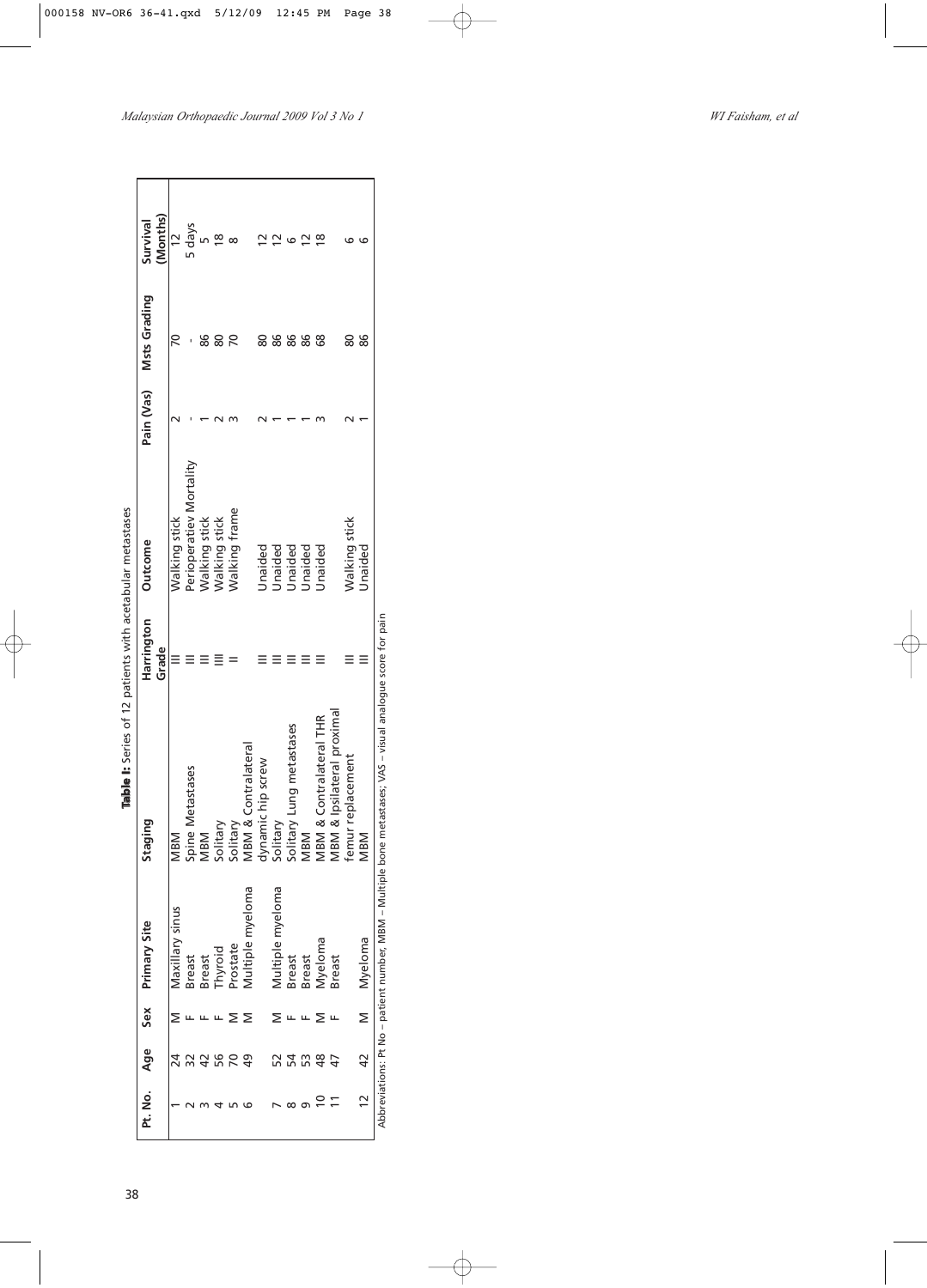

**Fig. 1A:** Left hip radiograph of a multiple myeloma patient showing class III acetabular destruction.



**Fig. 1B:** Radiograph showing a left hip replacement with multiple threaded pins and long screws with a flanged antipotrusio acetabular cage.



**Fig. 2A&B :** Two window approach for metastatic acetabular defect. The acetabular defect was reconstructed with anti-potrusio titanium cage and cemented hip replacement.



**Fig. 3:** Radiograph showing reconstruction of metastatic acetabular defect with threaded pins and anti-potrusio cage cemented. Multiple femur metastatic lesions reconstructed with long cemented stem.



**Fig. 4:** Radiograph of metastatic breast cancer to acetabulum reconstructed with Harrington procedure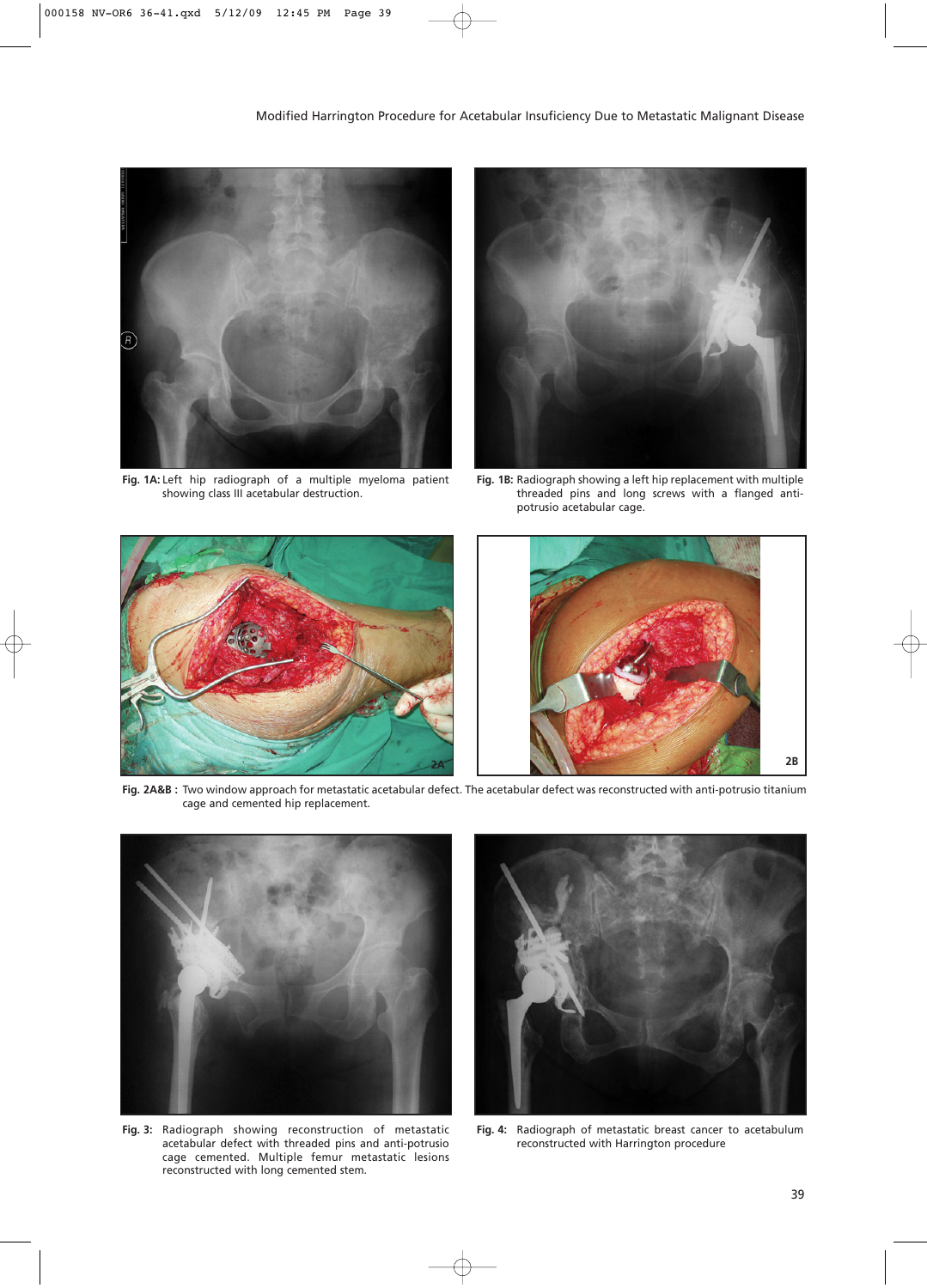prolonged preoperative immobilization due to fracture entails a high risk of deep vein thrombosis 6,9,10. This explains the single case of perioperative mortality (Table I, Patient 2) due to pulmonary embolism despite administration of low molecular weight of heparin in all cases .

Postoperative external beam radiation was administered in all surviving patients, a treatment paradigm supported by results of a study Townsend et al where they found that 15% of patients treated with surgery alone required a second orthopaedic procedure due of increasing pain and radiographic loosening of prosthesis. In contrast, in patients treated with postoperative irradiation, only 3% require a second operative procedure<sup>4</sup>.

Prophylactic use of biphosphonate has been shown to decrease the actual incidence of bone metastases, minimizing orthopaedic events and oncologic emergency

due to malignant hypercalcaemia <sup>8</sup> . Pamidronate has previously been used in patients with established osseous metastases from breast cancer, prostate cancer and multiple myeloma, and has been shown to decrease tumour burden and induce remission or healing in osseous lesions without the need for concurrent chemotherapy or radiotherapy <sup>11</sup>. A combination of the surgical procedure with post-operative external irradiation definitively improved the quality of life by early ambulation and pain relief in the current series.

## **CONCLUSION**

Hip reconstruction using a modified Harrington procedure achieves good pain control and functional outcome in patients with acetabular insufficiency due to metastatic malignant disease. This is essential to ensure good quality of life.